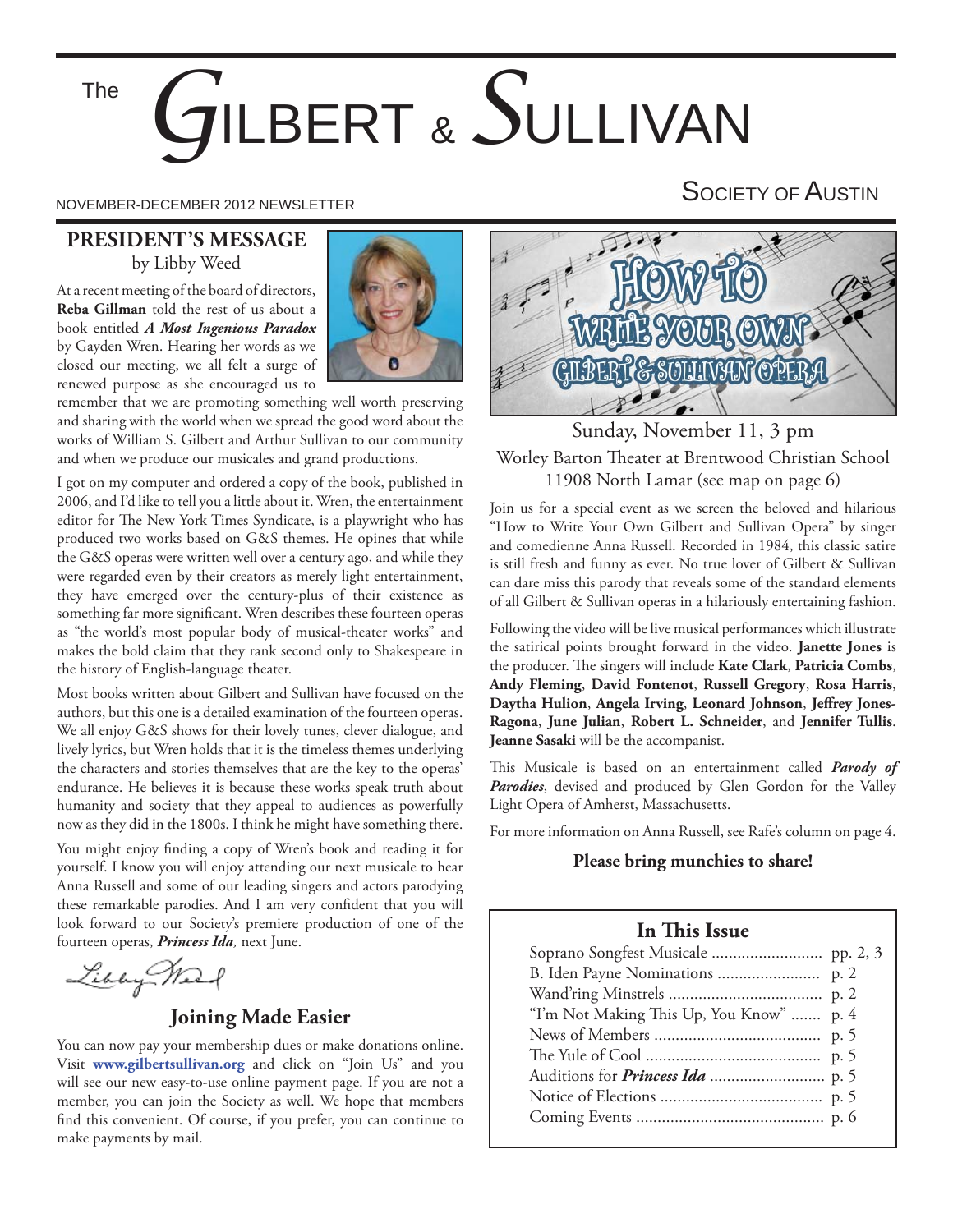#### **Opening Musicale: Soprano Songfest by Reba Gillman**



At Saint Matthew's Episcopal Church at 3 pm on Sunday, September 9 – our friends are gathering, over 130 strong, for the first G&S Musicale of the new season, and what a treat is in store for them! **Janette Jones** has put together a delightful show: a *Soprano Songfest*, cleverly using the many associations and connections, with

some of our favorite singers performing. Sopranos: **Carol Brown**, **Tamsen Cohagan**, **Patricia Combs**, and **June Julian**; Gentlemen: **Arthur DiBianca**, **David Fontenot**, **Holton Johnson**, and **Robert L. Schneider**; Orchestra well represented by our Lady High Pianist, **Marti Mortensen Ahern**, at the piano.

President **Libby Weed** gave us her usual enthusiastic welcome and turned the proceedings over to Mistress of Ceremonies Janette Jones, who said "I know all too well the fate of the Contralto in G&S operas. It seems I spend all my time running after men who want nothing to do with me. But the Sopranos in G&S, be they Lyric, Dramatic, Coloratura, or Mezzo, fare much better. They have men fawning all over them. … Just let the word get out that the sopranos are singing and we have the men lining up to be there. Like these guys – claiming to be just standing around," and the music began. The gentlemen sang "Standin' on the Corner" (*The Most Happy Fella*, by Loesser). Tamsen responded with "The sun, whose rays are all ablaze With ever-living glory, Does not deny His majesty – He scorns to tell a story! … I mean to rule the earth, As he the sky – We really know our worth, The sun and I!" (*The Mikado*). Next June stepped up to sing the beautiful "My Lord, a suppliant at your feet I kneel, Oh listen to a mother's fond appeal! Hear me tonight! I come in urgent need – 'Tis for my son, young Strephon, that I plead! … He Loves!" (*Iolanthe*). Robert, as her husband, the Lord Chancellor, who thought she had died and left him a widower, sang a song from earlier in the opera, "The Law is the true embodiment Of everything that's excellent" (*Iolanthe*).

Janette said, "Our next major summer production will be *Princess*  Ida, set in medieval times. ... Let's hear from one of the professors at the all-women's university as she explains how these women feel about men, which should prepare us for the merriment in store." Patricia, as Lady Psyche, sang "A Lady fair of lineage high" (*Princess Ida*); Carol as Princess Ida sang "I built upon a rock, But ere Destruction's hand Dealt equal lot To Court and cot, My rock had turned to sand!" (*Princess Ida*). Then David sang a song from a Broadway musical also set in medieval times. As King Arthur, he sang about the difficulty men feel as they deal with women: "How to Handle a Woman" (*Camelot*, Lerner & Loewe).

June, a true soprano and dedicated performer, has beautifully performed the role of Iolanthe, which is written for lower voice. She now sang the soprano role of Josephine as she struggles with her lot in life, "Sorry her lot who loves too well, Heavy the heart that hopes but vainly, Sad are the sighs that own the spell, Uttered by eyes that speak too plainly; Heavy the sorrow that bows the head When love is alive and hope is dead!" (*H.M.S. Pinafore*). Life can be troublesome even for sopranos, but Tamsen then took on whatever came up with a charmingly flirtatious flair (Bill Hatcher especially caught her eye) as she sang, "Art is Calling for Me" (*The Enchantress*, Herbert & Smith). Next, Arthur came on stage, playing a flageolet and singing sadly, "Oh, my voice is sad and low And with timid step I go – For with load of love o'erladen I enquire of every maiden, 'Will you wed me, little lady? Will you share my cottage shady?' Little lady answers 'No! Thank you for your kindly proffer; ... Yet I must decline your offer – I'm engaged to So-and-so!' ... [flageolet solo] ... Every maiden in the village is engaged to So-and-so!" (*The Sorcerer*). As a contrast came the next scene in which Phoebe, who does not want to marry Wilfred [Head Jailor and Assistant Tormentor] falsely woos him in order to steal his keys and release the prisoner, Colonel Fairfax. Patricia sang "Were I thy bride" (*The Yeomen of the Guard*).

And then to the wonderful scene in which Frederic encounters Major-General Stanley's bevy of beautiful daughters and Holton sings "Oh, is there not one maiden breast Which does not feel the moral beauty Of making worldly interest Subordinate to sense of duty? Who would not give up willingly All matrimonial ambition, To rescue such an one as I From his unfortunate position?" with the ladies singing along - "No, not one!" (*The Pirates of Penzance*). Enter Carol as Mabel, singing "Poor Wand'ring one," flirting her head off, enticing Frederic, but never yielding; Holton ever hopeful, responding but not rewarded; Carol tossing off the coloratura, and her sisters chiming in. A magnificent conclusion with the gentlemen singing "There is Nothin' Like a Dame" (South Pacific, Rodgers & Hammerstein) putting the final seal on the joys of the afternoon. And then it was time to sing "Hail, Poetry" (*The Pirates of Penzance*), David, company, and audience - "There is music, does anyone need it?" David stepped forward to sing the part of the Pirate King, but Patricia rudely pushed in front of him and sang the part – mezzosoprano. A last minute improvisation – fun, fun, fun! Then "Now to the banquet we press, Now for the eggs and the ham! Now for the mustard and cress, Now for the strawberry jam!"

That's a hard piece and the audience roaring with laughter didn't help. Fortunately the cast sang out confidently, and so we ended with happy chatter as we gathered in the lobby to sample the munchies.

#### **Arthur DiBianca, Janette Jones, and the GSSA Production of** *Patience*  **Nominated for B. Iden Payne Awards**

The B. Iden Payne Awards Council has anounced nominations for the 2011-2012 Season Awards. Our 2012 Grand Summer Production of *Patience* received 3 nominations in the Musical Th eatre category: **Outstanding Production**; **Arthur DiBianca** for Outstanding Lead Actor; and **Janette Jones** for Outstanding Featured Actress. Congratulations to Janette, Arthur, and the entire cast, crew, and orchestra! Winners of the awards will be announced on Monday, October 29, at 7 pm at the new Topfer Theatre at Zach.

# **Wand'ring Minstrels**

The Wand'ring Minstrels of the Gilbert & Sullivan Society of Austin presented their show at Brentwood Christian School on Monday, October 15, and are preparing a concert in Lago Vista (Villa Antonia) on January 8, 2013 as part of the Twilight Concert Series.

Contact **Robert L. Schneider** (**bigdaddymusic1@gmail.com**), or see our website (**www.gilbertsullivan.org**) for further details or to schedule the Wand'ring Minstrels for your next event.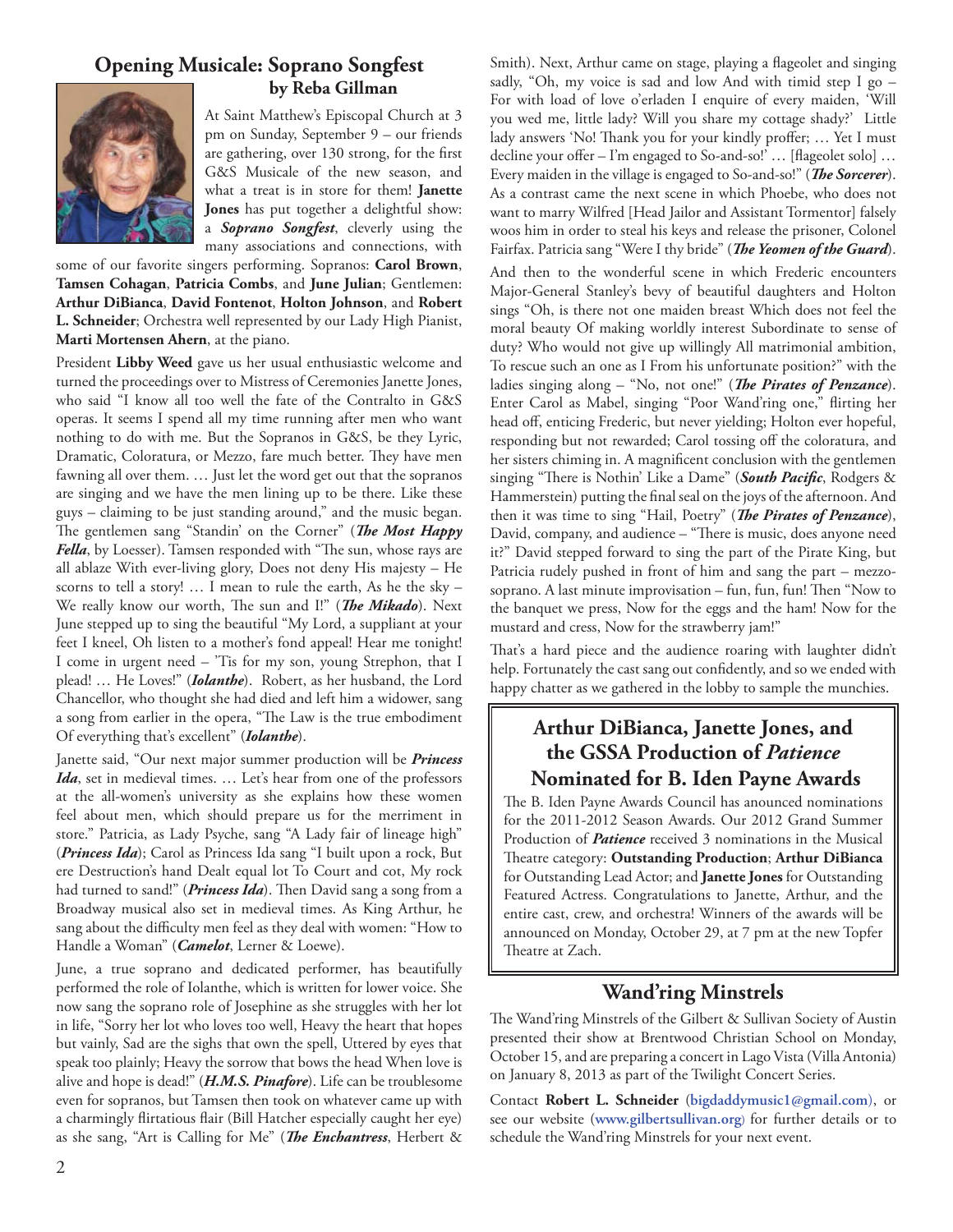# **Soprano Songfest Musicale**

*photos courtesy Steve Schwartzman see more at* **gilbertsullivanaustin.smugmug.com**





















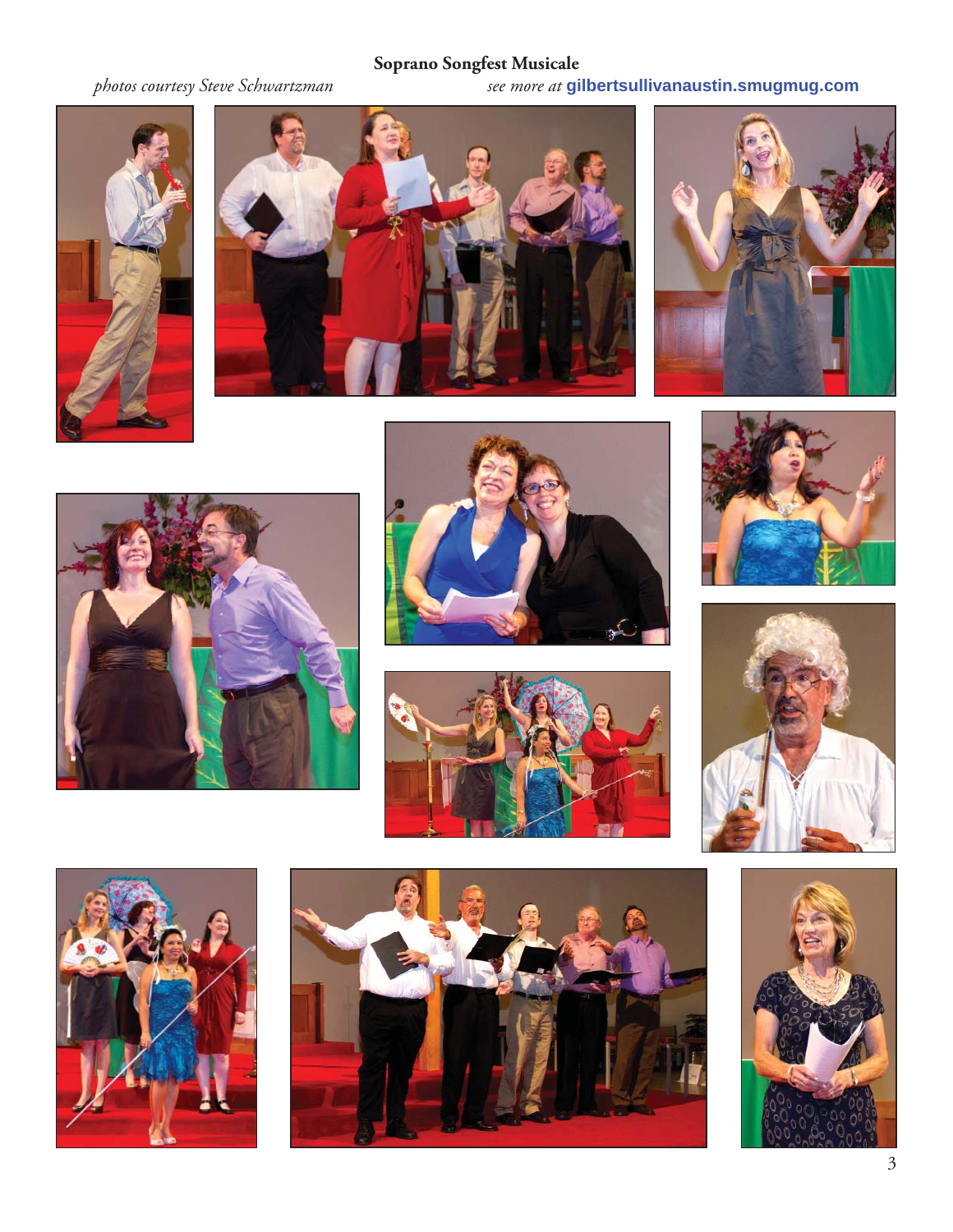## "I'm Not Making This Up, You Know!" **by Ralph MacPhail, Jr.**



My title, which is also the title of Anna Russell's autobiography, comes from the English comedienne's signature routine: her hilarious explication of Wagner's "Ring" cycle. But I'm pressing her famous declaration into service here to provide some background to the November 11 Musicale.

I first heard of Anna Russell in high school, when a friend, who knew of my enthusiasm for Victor Borge, introduced me to "The Queen of Musical Parody" by lending me one of her long-playing records. It contained neither "The Ring" nor "How to Write Your Own Gilbert & Sullivan Opera," but I remembered this recording in the mid-1960s when the lure of the Savoy operas beckoned, and I read *of* this routine, which (I read somewhere) evidently enraged the blue-haired ladies of London's Gilbert & Sullivan Society after it was recorded in 1953.

 I found the LP as a newlywed while in the Army in Baltimore: *Anna Russell Sings! Again?* (a sequel to *Anna Russell Sings!*)*,* and listened to it many times while making a transcription of every very funny word. The routine makes fun of mostly H.M.S. Pinafore. It is set in New York among the social elite, "The Great 400," and the characters include a patter baritone named Clodbelly Bunion ("The Rich Tycoon"); the lowly-status tenor, John Smith, who's in love with the socialite Pneumonia Vanderfeller; and a former nursemaid (named "Dandelion"!) who mixed up some babies a many years ago and thus straightens the road to true love for the tenor and soprano at the end. While telling the tale, Miss Russell makes fun of patter songs (with an obligatory encore!), tenor arias "in 6/8 time, accompanied on a stringed instrument," sweet English soprano warbling, a madrigal, a revelatory plot-resolving contralto number, and finally a finalewhere "everyone has a little sing, with a free-for-all at the end." The result was that I ended up with a typescript, and also memory of every word of the routine. I also located a copy of *The Anna Russell* Songbook, which contained most of the music. (It's missing "The Madrigal.")

In 1983, I directed a production of *Patience* at Barksdale Theatre outside Richmond, Virginia, and one of the delights of the 12-week run was a post-show cabaret about every four weeks in which the



company would entertain one another after the show. We had men wearing aesthetic maidens' costumes and wigs singing songs from *Patience* using high voices, serious opera arias, folk songs. I even did my magic show at one. But for one of these cabarets, I decided to press A. R. into service, and with Alice's help dressed up in drag (wig, dress, stockings, shoes complete with my then-signature handlebar moustache!), and with a box full of hats, lip-synced the G&S routine with the 1953 LP recording providing the audio.

Just a year later, I learned that Miss Russell would be appearing at the Kennedy Center Opera House in Washington, D. C., as a part of her "First Farewell Tour," but before I could make a reservation, the performance was sold out. We made the three-hour drive anyway, Alice, Alexander, and I, "on spec," hoping to get standing-room admission—which we did. She was wonderful, telling her audience that some of them knew the routines better than she did, so if she had any memory lapses, to just yell out the next line! During the intermission, a mom, dad, and little daughter left, and we three MacPhails slipped down into their seats. She started off the second half with "How to Write Your Own Gilbert & Sullivan Opera."

After this memorable evening, I wrote Miss Russell a fan-letter, confessing to her that I'd lip-synced the G&S routine, and asking an autograph quotation from it for my scrapbook to go with my original Gilbert and Sullivan letters. After four months, including one address correction (her agent's address in the KenCen program was incorrect, so I had to find a Manhattan phone book at the college library), I received a thick envelope from-Australia. The "Anna Russell" of the return address was hand-written (an autograph!). Inside was a two-page, hand-written letter, explaining the delay. She also wrote, "It certainly doesn't bother me that you 'lip synced' the G&S. I have seen people lip sync lots of my numbers over the years, but never the G&S. I should very much like to have seen that."

She continued: "My retirement is becoming a bit of a laugh. I started my 'World Farewell Tour' last Nov in San Francisco, & it keeps evolving before me much faster than I am getting it done. As you see I am now on the Australian lap with 16 concerts next month & they keep adding new bits in the gaps. At this rate I'll go up at 96 in spontaneous combustion in Minsk." After a bit more airy

persiflage, this wonderful lady signed off: "The best of luck with your productions in the future. Sincerely, Anna Russell." (A second autograph!) And the third page contained the requested quotation (which is reproduced here)—and autograph number three.



Since receiving this envelope, I've often thought that if she always treated her fans the way she treated me, it's no wonder she had such a successful career for over three decades on the concert stage.

Anna Russell almost made it to 96. She died in 2006, shortly before her 95th birthday—but in Australia, not in Minsk.

Janette and Co. will, at the next Musicale, show the routine Miss Russell recorded in Baltimore in 1984 just days after we saw her at the KenCen. Janette will be joined by some well-loved Austin Savoyards to demonstrate just what Anna Russell is making fun of. The script, which I secured from friends at the Valley Light Opera in Amherst, Massachusetts, was originally devised and produced by Glen Gordon.

You'll *really* get a kick out of it. And I hope you enjoyed my story. Truly, I didn't make it up, you know!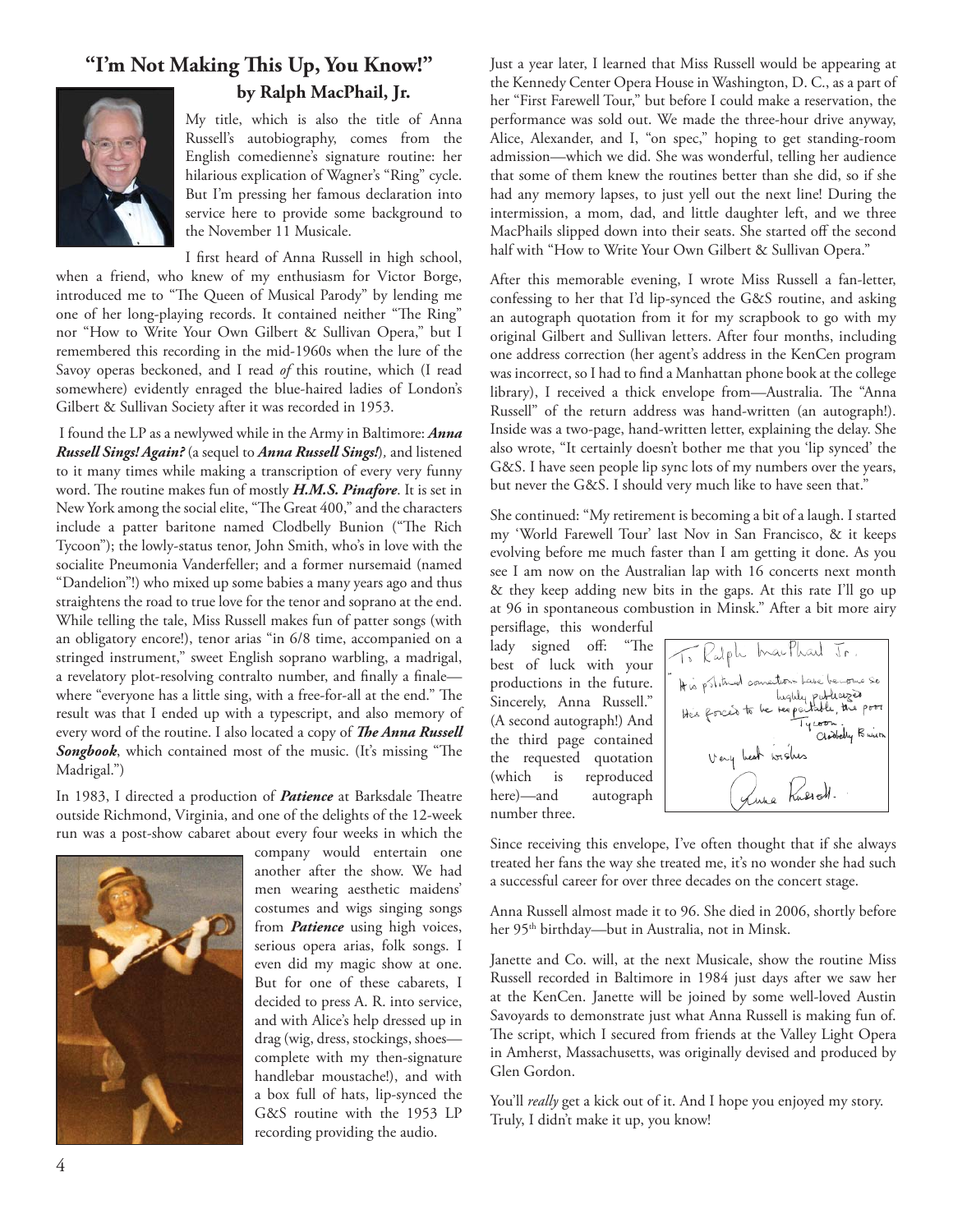| <b>MEMBERSHIP FORM</b><br>We encourage you to join our Society. If you are a member, please check your membership renewal on the top of the mailing label.<br>If expired or near expiration, your membership needs to be updated! To correct your address, renew your membership, or become a<br>member, complete this form, and mail it to us with your check, payable to "GSSA", or call to join (512) 472-4772 (GSSA). |                                           |  |  |
|---------------------------------------------------------------------------------------------------------------------------------------------------------------------------------------------------------------------------------------------------------------------------------------------------------------------------------------------------------------------------------------------------------------------------|-------------------------------------------|--|--|
| Please check a membership category:<br>Individual $(\$20-\$29)$                                                                                                                                                                                                                                                                                                                                                           |                                           |  |  |
| <b>Family/Group (\$30-\$49)</b>                                                                                                                                                                                                                                                                                                                                                                                           |                                           |  |  |
| $\Box$ Patron (\$50-\$99)                                                                                                                                                                                                                                                                                                                                                                                                 |                                           |  |  |
| Grand Duke or Duchess (\$100-\$249)                                                                                                                                                                                                                                                                                                                                                                                       | Employer                                  |  |  |
| <b>Major General (\$250-\$499)</b>                                                                                                                                                                                                                                                                                                                                                                                        |                                           |  |  |
| Pooh-Bah (\$500-\$999)                                                                                                                                                                                                                                                                                                                                                                                                    | I'd like to volunteer. I'm interested in: |  |  |
| <b>Pirate King (\$1000-\$2499)</b>                                                                                                                                                                                                                                                                                                                                                                                        |                                           |  |  |
| $\Box$ Savoyard (\$2500 & up)                                                                                                                                                                                                                                                                                                                                                                                             |                                           |  |  |
| We are proud to list our members in our programs, but if you would prefer NOT to be listed in our programs, please check here:                                                                                                                                                                                                                                                                                            |                                           |  |  |

#### **Notice of Elections**

The Gilbert & Sullivan Society of Austin will elect a board of directors at its Annual Meeting on Sunday, January 6, at 3 pm. The nominating committee includes Reba Gillman, Chair; Larry **Shepley;** and **Pat Turpin.** Please contact Reba at (512) 327-2277 if you wish to volunteer to serve on the board or to nominate someone else. Definitely mark the date for this important meeting on your calendar, when we will hear a brief report on the year's artistic and fiscal activities, will elect the board, and will enjoy some group G&S sing-alongs led by maestro **Leonard Johnson**. It will be a wonderful way to brighten a January afternoon.

### **GSSA Music Director Jeffrey Jones-Ragona** in "The Yule of Cool!"

Jeffrey will lead the Capital City Men's Chorus in a concert devoted to Holiday Jazz, including jazz-era favorites like Billy Eckstine's "Christmas Eve" and Vince Guaraldi's "A Charlie Brown Christmas" as well as classics re-cast in jazz style (Dave Brubeck, Charlie Parker, and many other jazz greats). The guys will be joined by a 4-piece combo for two performances at University Baptist Church (22nd and San Antonio) on Saturday, Dec. 8, at 7:30 pm and Sunday, Dec. 9, at 4 pm. Tickets and more information at **ccmcaustin.org**

#### **Send Us Your News!**

The next newsletter should arrive near the end of the year; the deadline for submissions is December 5. Please send your news to news@gilbertsullivan.org. Thanks!



is the official moving and storage company of The Gilbert & Sullivan Society of Austin. Many thanks, Armstrong!



#### **Auditions for** *Princess Ida*

Auditions for our summer 2013 production of *Princess Ida* will take place from 10 am to 6 pm on March 2, and 3 pm to 6 pm on March 3 at Genesis Presbyterian Church at 1507 Wilshire Boulevard. Look for more details in future newsletters.

# **NEWS of our MEMBERS**

**Ted and Marti Mortensen Ahern** (Dudgeon) announce their marriage on August 3, 2012. Ted moved to Austin from Charlotte, NC in August 2011. He is an accountant, and comes from a musically-minded family. He sang together with his seven siblings for church meetings and other events while growing up in Southern California. Ted's daughter, Beth, received a minor in music (organ, piano) degree from College of Charleston (SC) in May 2011.

Many of our G&S singers were recently featured in Spotlight on Opera's *Aria by Request* concert. These included **Andy Fleming**, **Jasmine Haghighatian**, **Daytha Hulion**, **June Julian**, **Ariel Rios**, and **Brittany Trinité**. **Cindy Sadler**, who runs the Spotlight on Opera program, played Little Buttercup in our 1989 production of *H.M.S. Pinafore*, while she was a student at the U. T. School of Music.